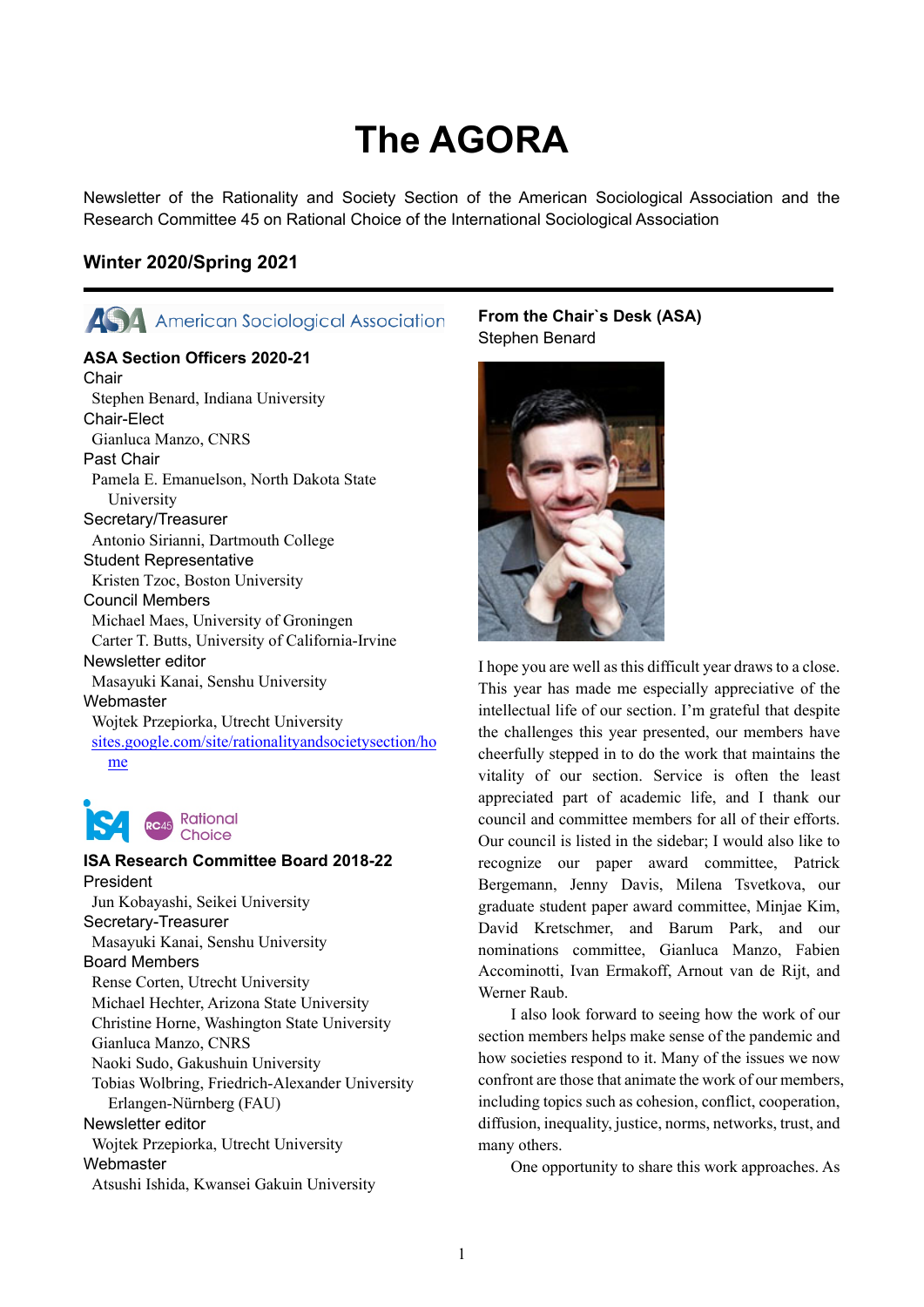you have likely heard, the 2021 ASA meetings will be conducted virtually. We will have three sessions, organized by Carter Butts, Emily Erikson (a themed session on computational approaches), and Michael Mäs. In a year with few opportunities to travel and share our work, this will give us a chance to connect and exchange ideas. Submissions are due February 3rd, 2021. See [https://www.asanet.org/annual-meeting-](https://www.asanet.org/annual-meeting-2021/submissions)[2021/submissions](https://www.asanet.org/annual-meeting-2021/submissions) for more details.

Another way to share your work is by entering our regular and graduate student paper award competitions. Graduate students are welcome to enter the regular competition, but each paper may only be submitted to one competition (to keep the service load manageable for our hardworking volunteer committee members). Details are available on our section website: [https://sites.google.com/site/rationalityandsocietysectio](https://sites.google.com/site/rationalityandsocietysection/awards) [n/awards](https://sites.google.com/site/rationalityandsocietysection/awards)

Finally, I want to address a challenge facing our section. While we are a highly energetic section, our membership has been declining, and currently stands at 110 members (as of November). Because of our small size, ASA is currently reviewing whether to place our section on probation. The section council has submitted a report to ASA highlighting our vitality and explaining why we should not be placed on probation. Thankfully, this report was easy to write, given the many activities of our members. In the long term, we do need to address our declining membership. In the coming year, the council will reach out to you with ideas for increasing section membership. I think – and I hope many will agree – that the core interests of our section are central to much of sociology, and it should be possible to attract new members to our section.

Thank you for the many things you do as section members, researchers, teachers, and administrators. Wishing you the best as this year ends and the new year begins.

# **Award Announcement from the Rationality and Society Section**



# 2021 Rationality and Society James S. Coleman Outstanding Article Award

Nominations, including self-nominations, are encouraged for theoretical or empirical works in the rational choice tradition broadly construed, including alternative decision theoretic frameworks and applications of theory to empirical problems. To be eligible for the award, the article must be published within the last two years. Faculty and graduate students are eligible for the award. An article may be submitted to the Outstanding Article Award or the Graduate Student paper award, but not both. Co-authors share the award equally. Nominators should be members in good standing of the American Sociological Association.

Nominations should be submitted to Patrick Bergemann by email (pbergema@uci.edu) by **March 1, 2021**.

Please include (1) a brief statement (1 or 2 paragraphs) by the nominator of the reason the article deserves this award; and (2) an electronic copy of the article.

Committee members:

Patrick Bergemann (Chair), UC-Irvine Jenny Davis, Australian National University Milena Tsvetkova, London School of Economics

# 2021 Rationality and Society section award for Best Paper by a Graduate Student

Nominations, including self-nominations, are encouraged for theoretical or empirical works in the rational choice tradition broadly construed, including alternative decision theoretic frameworks and applications of theory to empirical problems. Eligible authors are students currently enrolled in a graduate program who will not have received the PhD at the time of the ASA meeting, August 7-10, 2021. Multi-authored papers are eligible if none of the authors has a PhD. An article may be submitted to the Outstanding Article Award or the Graduate Student paper award, but not both.

Nominations should be submitted by email to Minjae Kim (minjaekim@rice.edu) by **March 1, 2021**.

Nominations should include two electronic files: (1) A cover page with the paper title, paper abstract, author's name(s), institutional affiliation and institutional address, the name of the author's faculty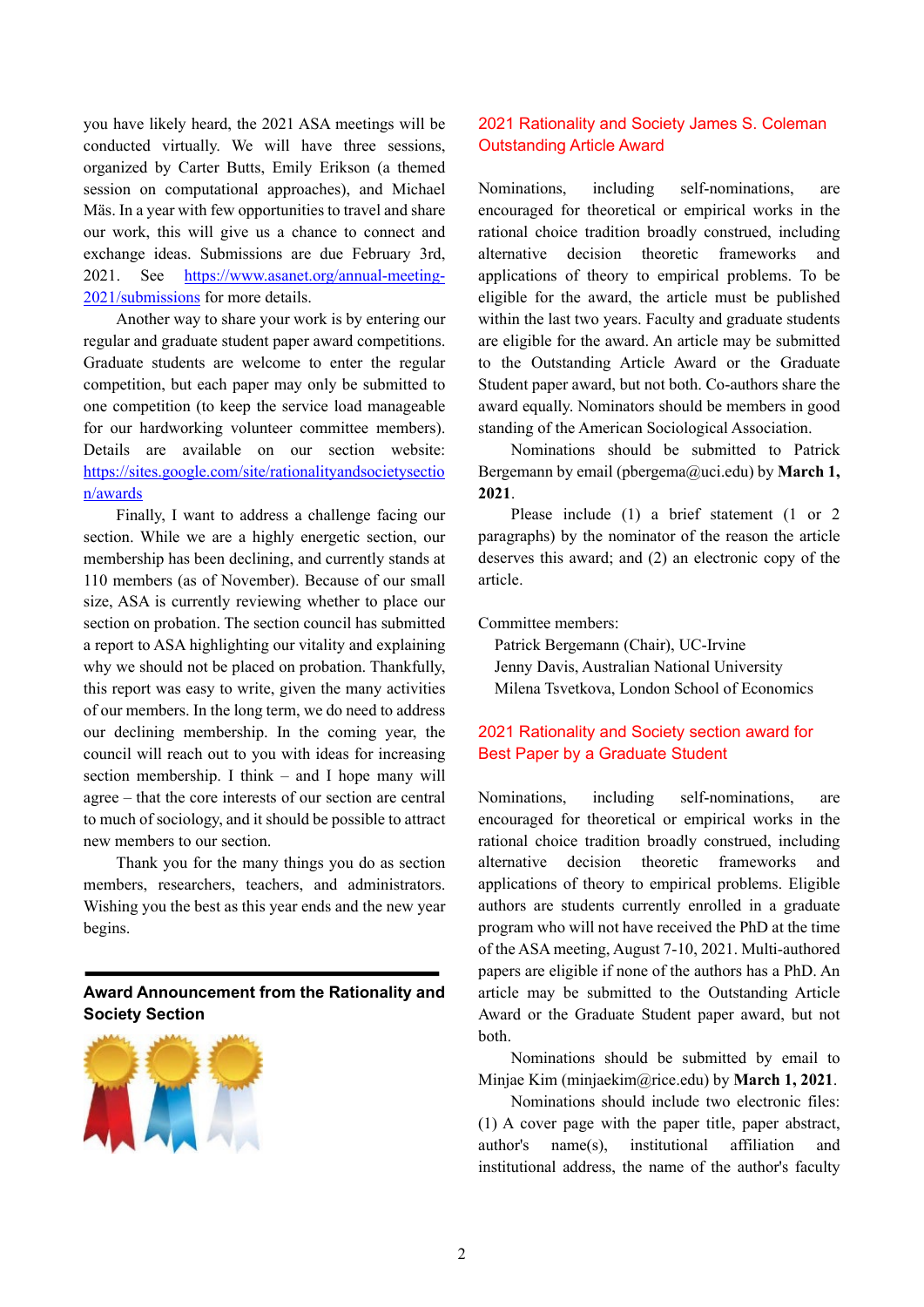advisor, and full contact information including preferred email address, telephone number(s) and mailing address. (2) The nominated paper, double-spaced, beginning with title and abstract but with author's name and other identifying information removed.

Committee members:

Minjae Kim (Chair), Rice University David Kretschmer, Universität Mannheim Barum Park, Cornell University

# **The Cancellation of the Seventh Joint Japan-US Conference**

The Seventh Joint Japan-US Conference scheduled the day before the ASA meeting has been cancelled in response to the cancellation of the ASA meeting due to COVID-19.

We discussed the possibility of holding the conference online. However, considering the time difference and the importance of face-to-face discussions, we decided to hold the conference offline next year. We look forward to seeing you at the next year's conference.

Organizers:

Kikuko Nagayoshi, Kazuhiro Kezuka (Japanese Association for Mathematical Sociology)

Jun Kobayashi (RC45)

- Gianluca Manzo (ASA Rationality and Society Section, RC45)
- Richard Edward Gardner (ASA Mathematical Sociology Section)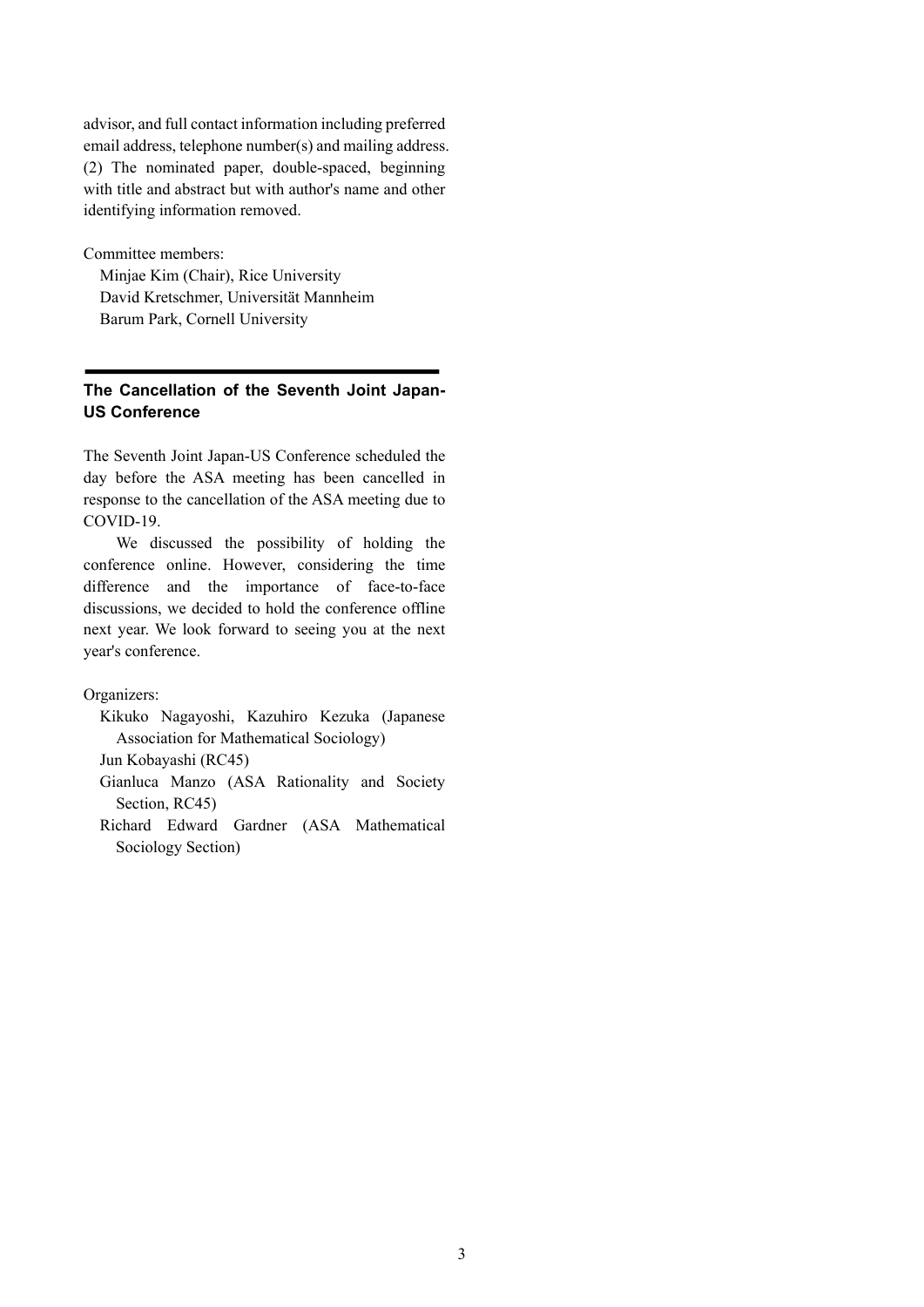

The general objective of Research Committee 45 on Rational Choice is to advance the development of Rational Choice Theory. This includes its application to various explanatory problems across social science disciplines, its empirical test, its theoretical development and comparison with alternative approaches. The RC tries to achieve this general objective by promoting the international exchange of scientific information across disciplinary borders.

#### **From the President`s Desk** Jun Kobayashi



Dear colleagues,

Almost a year has passed since the beginning of the pandemic. Now we are busy preparing for the fourth ISA Forum of Sociology. It will be held in February 23- 27, 2021, online.

The Forum had no option but to be postponed from the original dates in last July. Good news is that RC45 offers 13 fascinating presentations in six diverse oral sessions. Bad news, if any, might be its online format. Ture, it enables us to join the meeting from our offices or homes without long exhausting trips. Yet not at a small cost — no in-person communication. Also did it deprive us of a good reason to visit Porto Alegre.

All the RC45 sessions concentrate between February 24-26 as follows (Note that they are in the Brazilian local time; You can easily find your local times via online program). Assigned in 90-minute sessions, each paper has 30 minutes including discussion. Many thanks to those who submitted papers, volunteered for organizing and chairing sessions.

552. Wednesday, February 24, 2021, 09:00-10:30 **Causes and Consequences of Corruption: Theoretical Models and Empirical Evidence**

Session Organizer: **Wojtek Przepiorka** Chair: **Hiroko Osaki**

553. Wednesday, February 24, 2021, 14:15-15:45 **Social Interactions and Social Inequalities** Session Organizer and Chair: **Gianluca Manzo**

554. Thursday, February 25, 2021, 09:00-10:30 **RC45 Open Oral Session on Advances in Rational Choice Research 1** Session Organizer: **Jun Kobayashi** Chair: **Carola Hommerich**

555. Thursday, February 25, 2021, 10:45-12:15 **RC45 Open Oral Session on Advances in Rational Choice Research 2** Session Organizer and Chair: **Jun Kobayashi**

(556. Thursday, February 25, 2021, 14:15-15:45 **RC45 Business Meeting**)

557. Friday, February 26, 2021, 09:00-10:30 **Computational Social Science, Social Capital, and Rational Choice 1** Session Organizers: **Yoshimichi Sato** and **Hiroki Takikawa** Chair: **Yoshimichi Sato** 558. Friday, February 26, 2021, 10:45-12:15

**Computational Social Science, Social Capital, and Rational Choice 2** Session Organizers: **Yoshimichi Sato** and **Hiroki Takikawa**

Chair: **Hiroki Takikawa**

Mark Thursday, February 25, 14:15-15:45 for our Business Meeting! We will discuss **revisions of Statutes and Bylaws**. Thanks to unlimited efforts of Masa, our Secretary-Treasurer, the RC45 board has proposed them in December. They included two major changes to assure efficient management and stable member counts: (1) Shortening election period from "5 months" to "2 months." (2) Introducing "life membership" for members aged 70 or higher.

Approval needs two-thirds of the votes at the Business Meeting. To attend it, you have to make a registration for the Forum. FYI, the Business Meeting lasts in:

14:15-15:45, Feb 25: Brasília Time, UTC-3

18:15-19:45, Feb 25: Central European Time, UTC+1 9:15-10:45, Feb 25: Pacific Standard Time, UTC-8

2:15-3:45, Feb 26: Japan Standard Time, UTC+9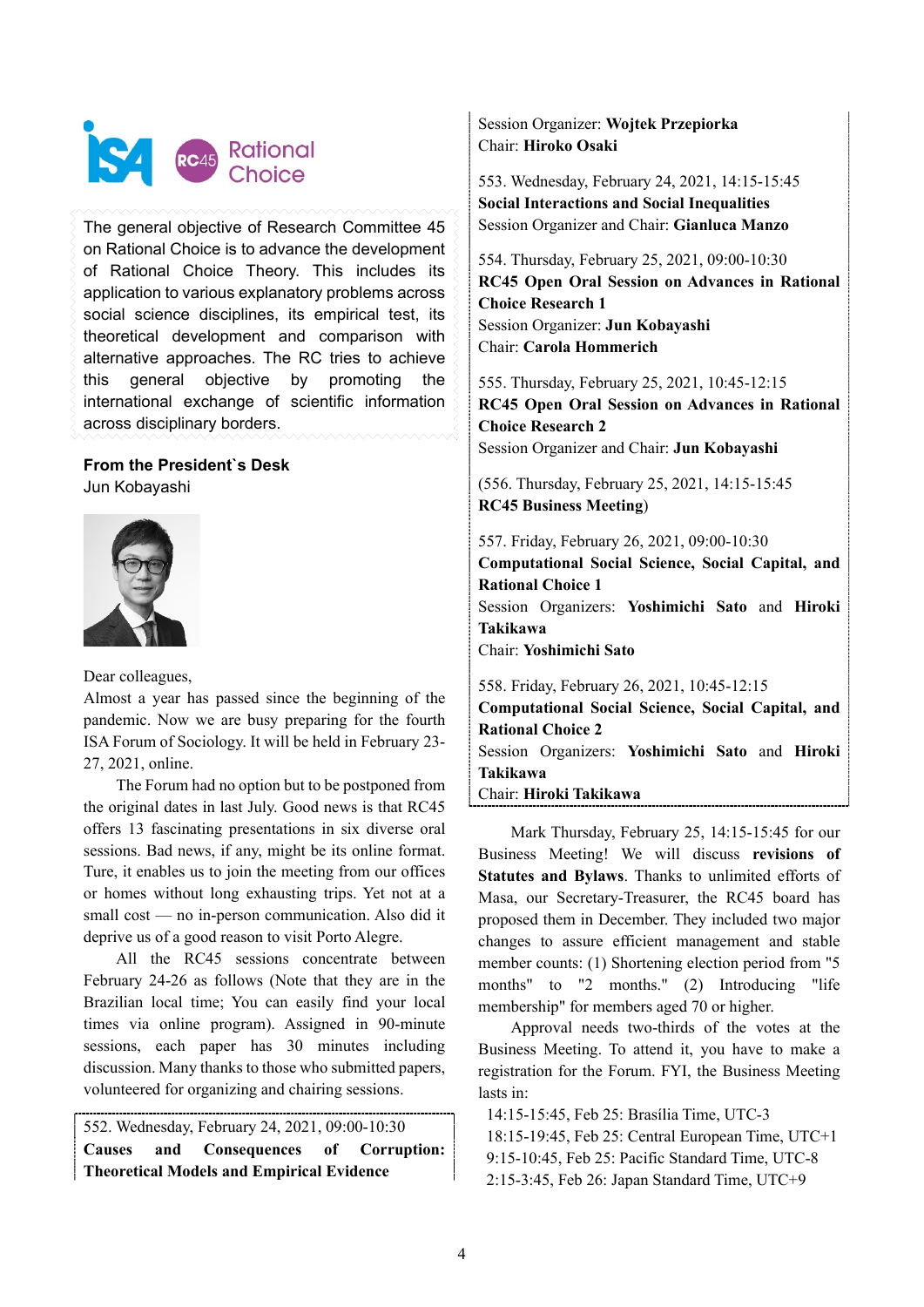Rational choice sociology is like a prince (or princess) in sociology family — Last year I had a chance to write on rational choice theory for a sociology dictionary. Then I rediscovered how deeply current ideas of rational choice originated in founding sociologists, especially Max Weber. Rationalization of modern societies. Value rationality and instrumental action versus affectual action and traditional action. Full of rationality concepts.

As always, my deepest thanks are given to our trustworthy editors: Masa and Wojtek.

See you all at the Forum. Be careful of "virtual" jet lag!

**RC45 Sessions Program at the IV ISA Forum of Sociology, online, February 23-27, 2021**



552. Wednesday, February 24, 2021, 09:00-10:30 **Causes and Consequences of Corruption: Theoretical Models and Empirical Evidence**

552.1 **Scrutinizing the "Code of Silence" in a Situation of Corruption:**

**Testing a Team Mechanism of Deviant Behavior** *Julia KLEINEWIESE, Kiel University, Germany and Peter GRAEFF, Christian-Albrechts University Kiel, Kiel, Germany*

553. Wednesday, February 24, 2021, 14:15-15:45 **Social Interactions and Social Inequalities**

- 553.1 **Do Networks Contribute to Wage Inequality?** *Lucas SAGE, Sorbonne Université - Lettres, France*
- 553.2 **Conflicts over the Division of Labor** *Miriam TRÜBNER, Johannes Gutenberg University Mainz, Germany and Natascha NISIC, Paderborn University, Germany*

554. Thursday, February 25, 2021, 09:00-10:30 **RC45 Open Oral Session on Advances in Rational Choice Research 1**

# 554.1 **Social Distrust in Divided Societies: Evidence from Factorial Survey Experiment** *Hiroko OSAKI, The University of Tokyo, Japan*

#### 554.2 **Beautiful Capital:**

**Is Physical Attractiveness Nature or Rational Investment?**

*Jun KOBAYASHI, Seikei University, Japan*

554.3 **The Sustainability of Cooperation Under Newcomer Entry:**

**The Role of Normative Disagreements between Newcomers and Incumbents**

*Kasper OTTEN, Vincent BUSKENS, Wojtek PRZEPIORKA and Naomi ELLEMERS, Utrecht University, Netherlands*

555. Thursday, February 25, 2021, 10:45-12:15 **RC45 Open Oral Session on Advances in Rational Choice Research 2**

555.1 **Rationality and Subjective Wellbeing in Different Institutional Contexts** *Masayuki KANAI, Senshu University, Japan*

#### 555.2 **Cooperation in a Social Dilemma through Investments in Repeated Interactions or Contractual Agreements**

*Anna SOKOLOVA, University of Mannheim, Germany and Werner RAUB, Utrecht University, Netherlands*

557. Friday, February 26, 2021, 09:00-10:30 **Computational Social Science, Social Capital, and Rational Choice 1**

557.1 **Support for Social Policies Among Communities: A Computer Simulation Approach to Divided Opinions** *Naoki SUDO, Gakushuin University, Tokyo, Japan*

557.2 **Is the Question on Generalized Trust (GT) a Valid Measurement of Social Capital (SC)?** *Antonio CHIESI, University of Milano, Italy*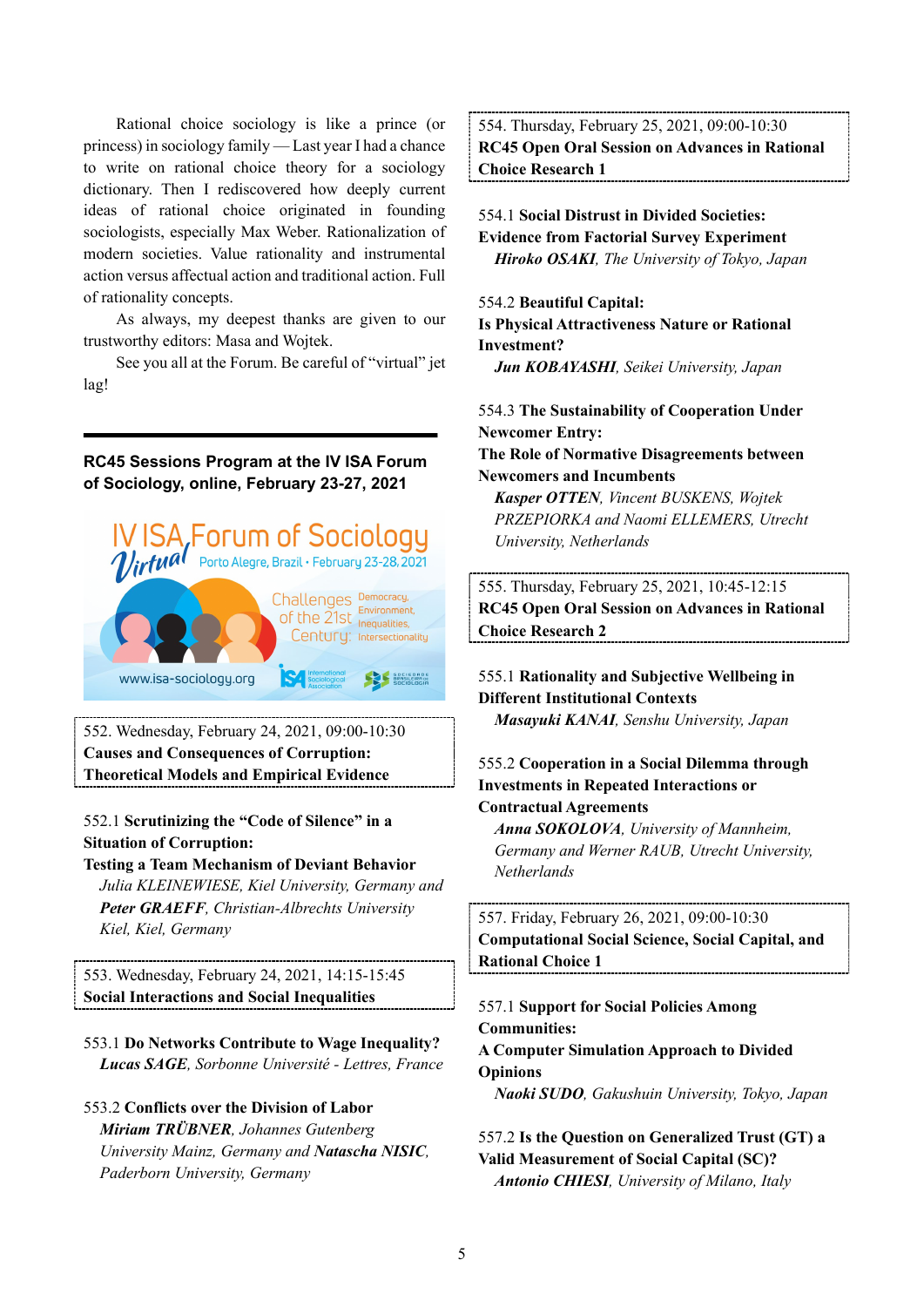558. Friday, February 26, 2021, 10:45-12:15 **Computational Social Science, Social Capital, and Rational Choice 2**

# 558.1 **Believe It When You See It: Dyadic Embeddedness and Reputation Effects on Trust in Cryptomarkets for Illegal Drugs**

*Lukas NORBUTAS, Utrecht University, Netherlands, Rense CORTEN, Utrecht University, Netherlands and Stijn RUITER, Netherlands Institute for the Study of Crime and Law Enforcement, Netherlands*

# 558.2 **Covid-19 Vulnerability and Perceived Lockdown-Norm Violations Predict Loss of Social Trust**

*Sergio LO IACONO(1), Wojtek PRZEPIORKA(1), Vincent BUSKENS(1), Rense CORTEN(1) and Arnout VAN DE RIJT(2) , (1)Utrecht University, Netherlands, (2)European University Institute, Italy*

# 558.3 **Positive Reputation Bias in Cryptomarkets: Validating Quantitative Ratings with Automatic Analyses of Feedback Texts**

*Ana MACANOVIC, Utrecht University, Netherlands, Wojtek PRZEPIORKA, Utrecht University, Netherlands*

# **Recent Publications of Interest**

Benard, S., and Doan, L. 2020. "When is Retaliation Respected? Status and Vengefulness in Intergroup and Interpersonal Contexts." *Socius* 6: 2378023120967199.

Barclay, P., and Benard, S. 2020. "The Effects of Social vs. Asocial Threats on Group Cooperation and Manipulation of Perceived Threats." *Evolutionary Human Sciences* 2: e54. <https://doi.org/10.1017/ehs.2020.48>

Buskens, V., Corten, R., and Snijders, C. eds. 2020. *Advances in the Sociology of Trust and Cooperation. Theory, Experiments, and Field Studies.* Berlin: De Gruyter.

[https://www.degruyter.com/view/title/565441?langu](https://www.degruyter.com/view/title/565441?language=en) [age=en](https://www.degruyter.com/view/title/565441?language=en)

Ermakoff, Ivan. 2019. "Causality and History: Modes of Causal Investigation in Historical Social Sciences," *The Annual Review of Sociology* 45:581606.

- Ermakoff, Ivan, and Marko Grdesic. 2019. "Institutions and Demotions: Collective Leadership in Authoritarian Regimes." *Theory and Society* 48(4): 559-587.
- Ermakoff, Ivan. 2020. "Law against the rule of law: Assaulting Democracy," Journal of Law and Society, 47(S1):S164-86. <https://doi.org/10.1111/jols.12253>

Jiao, Ruohuang, Wojtek Przepiorka and Vincent Buskens. 2021. "Reputation Effects in Peer-to-Peer Online Markets: A Meta-Analysis." *Social Science Research*: forthcoming. doi: 10.1016/j.ssresearch.2020.102522.

Mueller, Sean, and Michael Hechter, "Centralization through Decentralization? The Crystallization of Social Order in the European Union." *Territory, Politics, Governance* October 2019.

# <https://doi.org/10.1080/21622671.2019.1676300>

- Manzo, Gianluca, and Arnout van de Rijt. 2020. "Halting Sars-Cov-2 by Targeting High-Contact Individuals." *Journal of Artificial Societies and Social Simulation* 23(4):10. doi: 10.18564/jasss.4435.
- Otten, Kasper, Vincent Buskens, Wojtek Przepiorka and Naomi Ellemers. 2020. "Heterogeneous Groups Cooperate in Public Good Problems Despite Normative Disagreements About Individual Contribution Levels." *Scientific Reports* 10:16702. doi: 10.1038/s41598-020-73314-7.
- Przepiorka, Wojtek, Loes Bouman and Erik W. de Kwaadsteniet. 2020. "The Emergence of Conventions in the Repeated Volunteer's Dilemma: The Role of Social Value Orientation, Payoff Asymmetries and Focal Points." *Social Science Research* 93:102488. doi:

10.1016/j.ssresearch.2020.102488.

Siroky, David S., Sean Mueller, Andre Fazi, and Michael Hechter, "Containing Nationalism: Culture, Economics and Indirect Rule in Corsica." *Comparative Political Studies* October 2020. Online First. <https://doi.org/10.1177/0010414020957671>